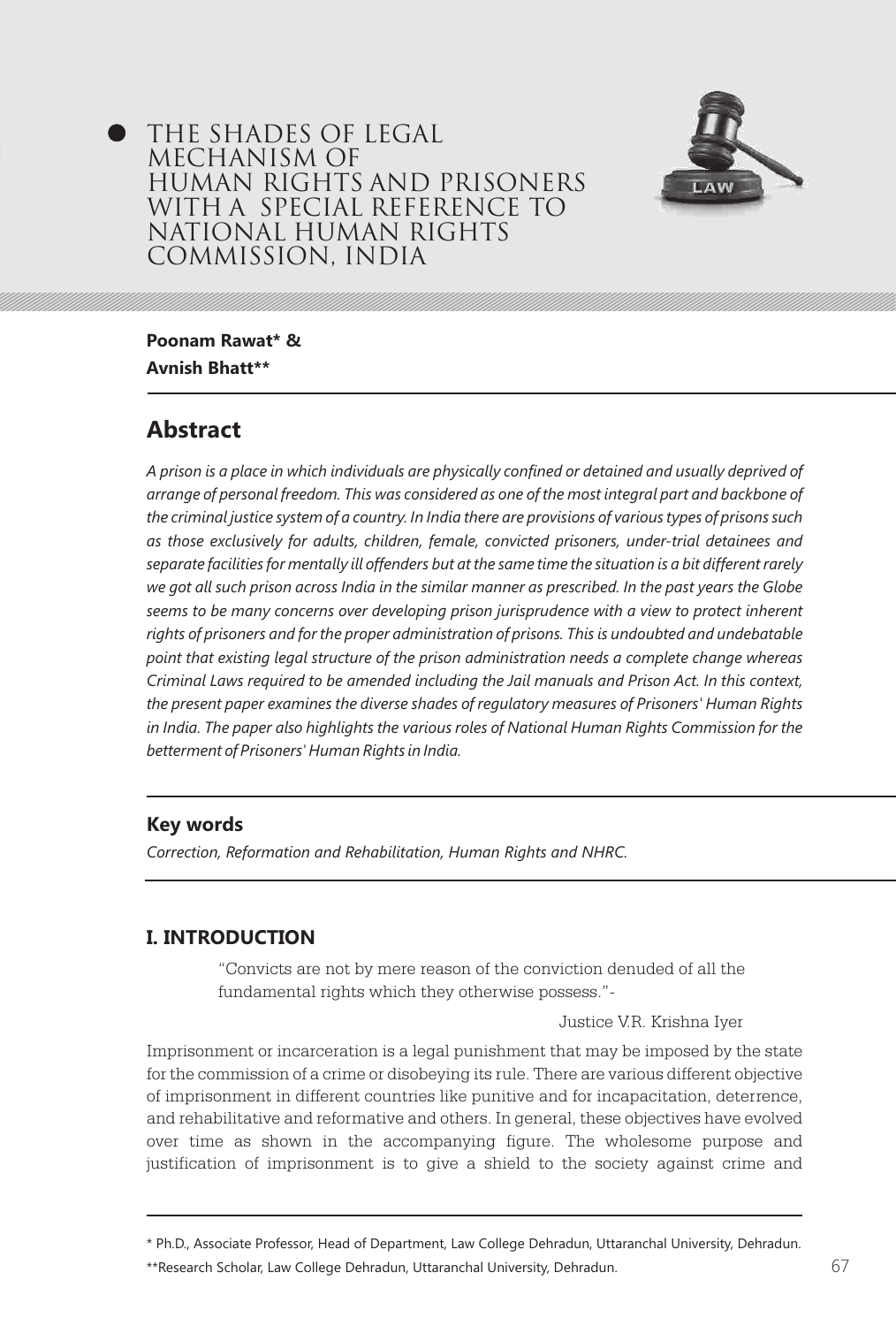retribution. In the present approach towards the punitive methods of treatment of prisoners alone are neither considered to be relevant nor desirable to achieve the well planned objectives of reformation and rehabilitation of prison inmates. The concept of Correction, Reformation and Rehabilitation has come to the fore ground and the prison administration is now expected to function in a curative and correctional manner. Human rights approaches and human rights legislations have facilitated a change in the approaches of correctional systems, and they have evolved from being reactive to proactively safeguarding prisoners' rights. The United Nations has also provided several standards and guidelines, through minimal rules or basic principles in the treatment of prisoners.

### **II. PRISON REFORMATION: A DISTINCT VIEW**

Central to the arguments to promote prison reforms is a human rights argument - the premise on which many UN standards and norms have been developed. However, this argument is often insufficient to encourage prison reform programs in countries with scarce human and financial resources. The detrimental impact of imprisonment, not only on individuals but on families and communities, and economic factors also need to be taken into account when considering the need for prison reforms. $^{\rm 1}$ 

#### **Human Rights Considerations**

A sentence of imprisonment constitutes only a deprivation of the basic right to liberty. It does not entail the restriction of other human rights, with the exception of those which are naturally restricted by the very fact of being in prison. Prison reform is necessary to ensure that this principle is respected, the human rights of prisoners protected and their prospects for social reintegration increased, in compliance with relevant international standards and norms.<sup>2</sup>

#### **Imprisonment and Poverty**

Imprisonment disproportionately affects individuals and families living in poverty. When an income generating member of the family is imprisoned the rest of the family must adjust to this loss of income. The impact can be especially severe in poor, developing countries where the state does not provide financial assistance to the indigent and where it is not unusual for one breadwinner to financially support an extended family network.<sup>3</sup>

#### **Public Health Consequences of Imprisonment**

Prisons have very serious health implications. Prisoners are likely to have existing health problems on entry to prison, as they are predominantly from poorly educated and socioeconomically deprived sectors of the general population, with minimal access to adequate health services. Their health conditions deteriorate in prisons which are overcrowded, where nutrition is poor, sanitation inadequate and access to fresh air and exercise often unavailable.<sup>4</sup>

<sup>1</sup> Available at: *https://www.unodc.org/unodc/en/justice-and-prison-reform/prison-reform-and-alternativesto-imprisonment.html* (accessed on 07.11.2016)

<sup>2</sup>  *Ibid.*

<sup>3</sup>  *Ibid.*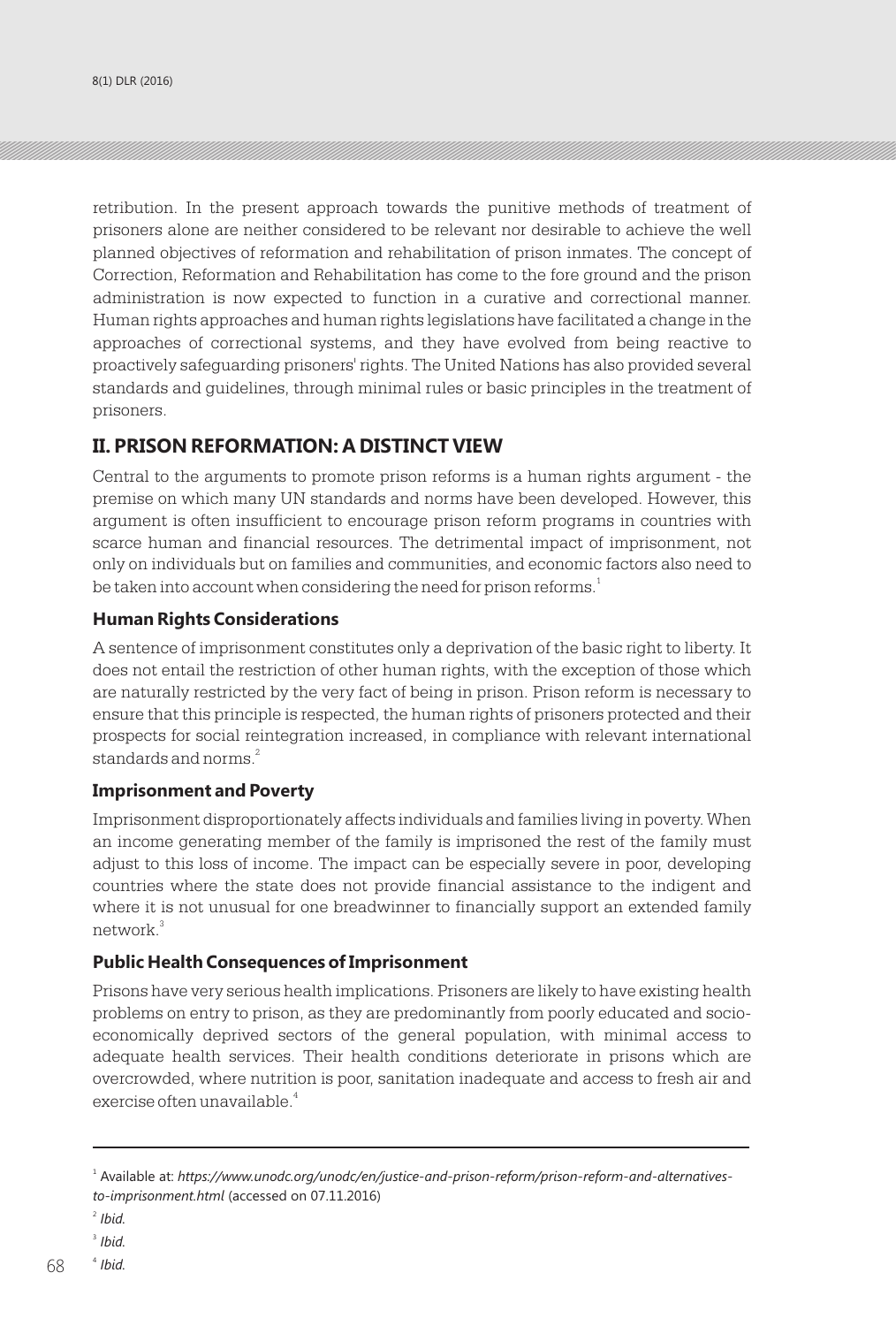

Prisons are not isolated from the society and prison health is public health. The vast majority of people committed to prison eventually return to the wider society. Thus, it is not in vain that prisons have been referred to as reservoirs of disease in various contexts.

### **Detrimental Social Impact**

Imprisonment disrupts relationships and weakens social cohesion, since the maintenance of such cohesion is based on long-term relationships. When a member of a family is imprisoned, the disruption of the family structure affects relationships between spouses, as well as between parents and children, reshaping the family and community across generations. Mass imprisonment produces a deep social transformation in 5 families and communities.

### **The Cost of Imprisonment**

Taking into account the above considerations, it is essential to note that, when considering the cost of imprisonment, account needs to be taken not only of the actual funds spent on the upkeep of each prisoner, which is usually significantly higher than what is spent on a person sentenced to non-custodial sanctions, but also of the indirect costs, such as the social, economic and healthcare related costs, which are difficult to measure, but which are immense and long-term.<sup>6</sup>

## **III. UN CONVENTION OF HUMAN RIGHTS AGAINST WRONGFUL CONFINEMENT**

Wrongful confinement is an act condemnable by statutes in India. Before the Indian Constitution was promulgated to be a statute to safe the citizens from the transgression of human rights, some conventions existed in the world which not only gave specific legal content to human rights in an international agreement but also provided for the establishment of machinery for their supervision and enforcement.<sup>7</sup> It is very well confirmed that the main objective why the conventional protocols were formulated was to set minimum standards of life as the commission worked as court of review. However, the conventions formulated for the protection of human rights of people in custody against wrongful confinement were recognized in Art. 2 where recognition of everyone's right to life was to be protected by law, and no one was to be deprived of his life. Art. 3 protected people from being subjected to torture and inhuman or degrading treatment or punishment. When one is confined wrongly it is inhuman. Art. 5(1) is also crucial under which everyone is given a right to life and liberty and none has to be deprived of his life or liberty except through procedure established by law but since the statutes are against wrongful confinement any confinement under this category is against procedure established by law.

Art. 4 of the convention, says "Everyone who is deprived of his liberty by arrest or detention shall be entitled to take proceedings through which the lawfulness of his detention shall be decided speedily. A legal proceeding of accused here means that one

<sup>5</sup> *Ibid.*

<sup>6</sup>  *Ibid.*

 $^7$  Art. 69 of the European Convention on Human Rights, 1953.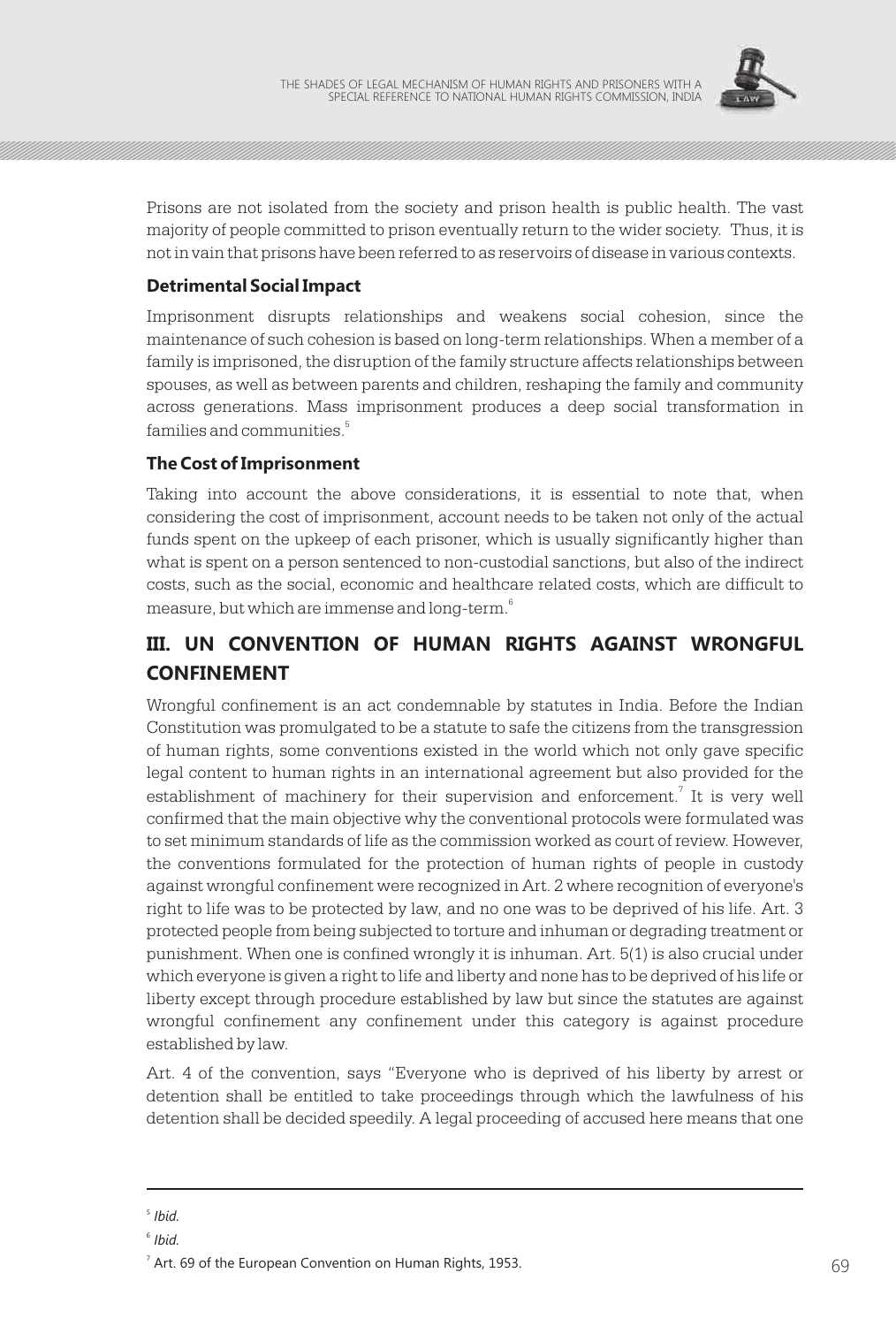is innocent till proved guilty. And the same proceedings must be undertaken speedily so that there is absolutely no room left for wrongful, confinement as *"justice delayed injustice denied."*

Art. 5 in its protection of people who are wrongly confined in the prisons, protects them that, everyone who has been the victim of arrest or detention in contravention of provisions of the statutes shall have an enforceable right to compensation. Finally, under Art. 6 it is the right of everyone to have fair and public hearing within a reasonable time by an independent and impartial tribunal. This is when human right of people in prisons is protected and when justice is done and not only that justice is done but also seen to be done, when law protects its people equally and they are equal before the law $^{\rm 8}.$ 

## **IV. PRISONER'S RIGHTS AND CONSTITUTIONAL UMBRELLA AGAINST WRONGFUL CONFINEMENT**

In Indian Constitution part-III of the constitution is available to protect people in custody (wrongful confinement) because a person wrongly confined remains a person in prison. One of the most important provisions in the Constitution of India applied by the courts is <sup>9</sup> Art. 14 in which principle of equality is embodied. It runs: *"The state shall not deny to any person equality before the law or the equal protection of the law within the territory of India."*

At the same time in Art. 19 of the Indian Constitution guarantees six freedoms, the most important for the research study being protection against custodial atrocities and human rights protection of those in prison against wrongful confinement followed by freedom of movement and of speech. When one is wrongly confined, he is not going to move, hence curtailing his fundamental right of freedom of movement at the same time as he is not well represented, there is no chance to be heard or time to speak hence his freedom of speech is interfered with and is a clear violation of fundamental right of the person and when fundamental rights of people in jail are violated, their human rights are also violated. Clause (1) of Art. 20 protects the person from *ex-post facto* laws. It provides: - *"no person shall be convicted of any offence except for a violation of a law in force at the time of the commission of the act charged as an offence, nor be subjected to a penalty greater than that which might have been inflicted under the law in force at the time the commission of the offence."*

This clause of Art. 20 protects a prisoner from being subjected to any punishment including that of imprisonment which were not authorized by law at the time when he committed the alleged act and for which he was convicted. If any person falls under these circumstances i.e. imprisoned in a manner not authorized by law at the time of committing the crime, then it is wrongful confinement. Article 20 (2) embodies the principles of double jeopardy that is :

No person shall be prosecuted and punished for some offence more than once. This clause states the common law rule *"Nemo debot vis vexari"* that is, no person should be put twice in the peril for same offence. As soon as this happens it is wrongful

8 Arts. 4, 5 and 6 of United Nation Convention of Human Rights against Wrongful Confinement. <sup>9</sup> Art. 14 of the Constitution of India.  $70$   $\mu$ u, 14 of the Constitution of India.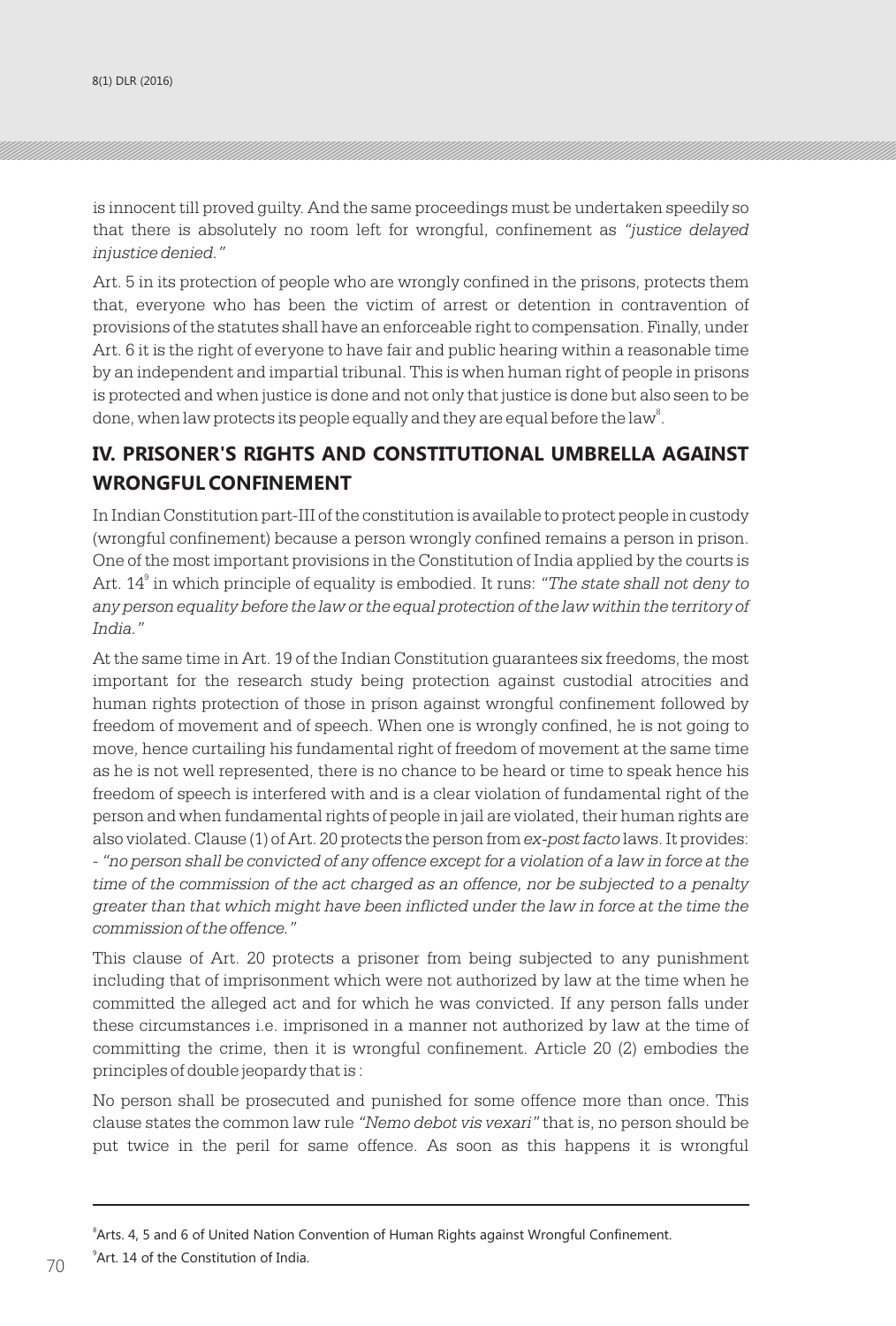

confinement hence ultra virus to the law of the land i.e. violation of the fundamental rights of persons, violation human rights and ultra virus to Criminal Procedure Code, Civil Procedure Code and jail manuals. The simple rule that a person shall not be deprived of his life or personal liberty except according to procedure established by law is worded with utmost precision. These provisions have in *Prabhakar's* <sup>no</sup>case earlier and *Kishore Singh*<sup>11</sup> recently been used by Supreme Court to protect certain important rights of people in custody as there is no formal guarantee of the their rights in the constitution. After the *Maneka Gandhi*<sup>12</sup> case these provision not only protected the arbitrary actions on the part of the executive but also from legislative blows which cannot eliminate malice of an unreasonable or unjust law. There must be fair and reasonable procedure for deprivation of the life and personal liberty of the individual. A fair and reasonable procedure includes right to process of law, right to counsel, right to speedy trial, right to religion, right to separation of prisoners, good accommodation and finally good diet.

Without all these the confinement will be wrongful. The basic aim of the Art. 21 is not to impose a limitation on the authority of the legislature but just to protect the arbitrary and unreasonable blows on part of the executive or legislature. Art. 22 (4) to (7) provide special safeguards for detenues under prevention and detention laws. The article provides maximum time for which detenue can be detained before being produced before advisory board. Within this period, usually (2 month) detention is legal but beyond that it is wrongful confinement as some are detained without being told the grounds of detention and never produced before the magistrate meaning thereby that they are not represented by legal practitioner of own choice. Under Clause 5 of Art. 22 it is the duty of the detaining authority, to furnish the grounds of his detention and particulars required by the detenue to prepare his defence. Insufficient facts or particulars and ground may *<sup>13</sup>* render the detention invalid as shown in *Ramkrishna's* Case. Insufficient facts or particular is when arrested person is not produced before the magistrate within 24 hours of his arrest and this includes time for travel from place of arrest to court : the authority concerned must furnish information to accused that he needed to be represented by legal practitioner of his own choice.

# **V. PRISONER'S RIGHTS AND PROCEDURAL ASPECTS OF CRIMINAL PROCEDURE CODE AS AGAINST WRONGFUL CONFINEMENT**

The Government of India while protecting human rights violation formulated statutes, the first being Constitution of India, which was followed by judicial system, various police manuals and Criminal Procedure Code, 1973 : which in its protection has given guidelines which have later on been used by judiciary in passing judgement which have come to be known as landmark judgements. However the guidelines are as follows:

Section 49 of Criminal Procedure Code, 1973 has established important guidelines in the protection of human rights of those in prison (wrongful confinement). It states that the

<sup>10</sup>*State of Maharashtra v. PrabhakarPanduran,* AIR 1966 SC 424.

<sup>11</sup>*Kishore Singh v. State of Rajasthan,* AIR 1981 SC 625.

<sup>12</sup>*Maneka Gandhi v. Union of India*, AIR 1978 SC 597.

<sup>13</sup>*Ram Krishna v. State of Delhi,* AIR 1953 SC 318, *Pushkar Mukherjee v. State of West Bengal* 1969 2 SCR 635.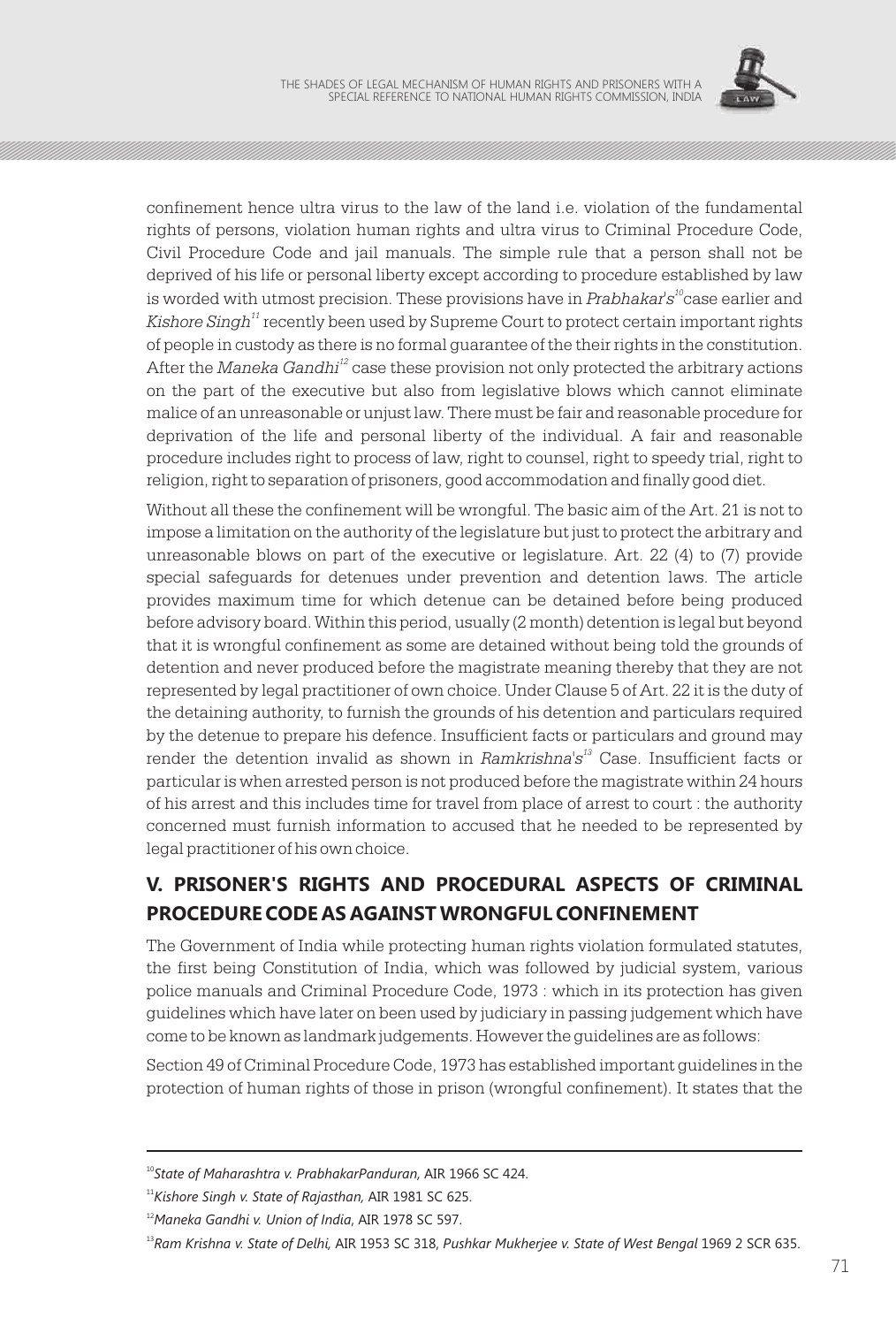person arrested shall not be subjected to more restrain than is necessary. In other words there is restraint on the authority with regard to the powers of arrest not to detain a person for a single hour more than necessary except upon reasonable grounds justified by all circumstances of the case. However if they have to detain a person for longer time they must have the permission of magistrate, otherwise detaining will be illegal. As soon as a person has been arrested, he is still a person, Section 50 of Criminal Procedure Code, 1973 swings into function and provides safeguard to the accused that, person arrested has to be informed of grounds of arrest and of right to bail. Every person arrested, is the duty by law of the authority doing the arresting to inform the accused full particular of the offence and grounds of arrest and that the offence is bailable or non –bailable. Section 54, when a person is arrested and feels that a police authority has done any wrong with his body under will request magistrate for medical examination and it is his right. The magistrate will direct the examination of the body of such person by a registered medical practitioner unless the magistrate considers that request made to delay or defeat the ends of justice. More often than never arrested persons are not aware of this right and on account of their ignorance they are unable to exercise this right, even though they may have been tortured or maltreated by the police. It is because of ignorance of victims that magistrates should inform the arrested persons of the right of medical examination, in case he has any complaint of torture or maltreatment in police *<sup>14</sup>* custody as observed in *Sheela Barse's* case.

### **VI. PRISONERS AND HUMAN RIGHTS: JUDICIAL INTERVENTION**

The enactment of the Constitution meant that India was born. The Constitution which was established conceived that, the state is existing for the citizens not the citizens for the state. In a written Constitution, judiciary has special role of safeguarding the supremacy of the Constitution by interpreting and applying its provisions. Supreme Court established at the apex of judicial system is the final arbiter, interpreter and guardian of the constitution; it is the final court of appeal in civil, criminal and constitutional matters. Art. 131 of Constitution of India confer powers on court to enforce fundamental rights. The court has powers to move proceedings or issue orders and writ in nature *habeas, corpus, certiorari, mandamus, prohibition, quo warranto*.

The judiciary has the power to protect personal liberty against arbitrary encroachment by the state and it has duty to check on exercise of governmental powers in violation of fundament rights. The judiciary has stood to the need and has proved true to the aspirations of people.It is through judiciary that law which makes a society is maintained as by the order. It is very significant in the governance of the nation because it not only maintains law but also does the work of interpretation and application of the statutes, and coordinates the machinery that applies the law on the ground. The statues will have no meaning without proper functions of judiciary which interprets the constitution, the very heart of the nation on which the country is built up and continues to exist.

The judiciary being the heart and supreme body of the nation it comprises of, the Chief Justice of India who heads the apex court or supreme court which is the top most court in the country, supreme court judges, magistrates and other officers. It comprises also the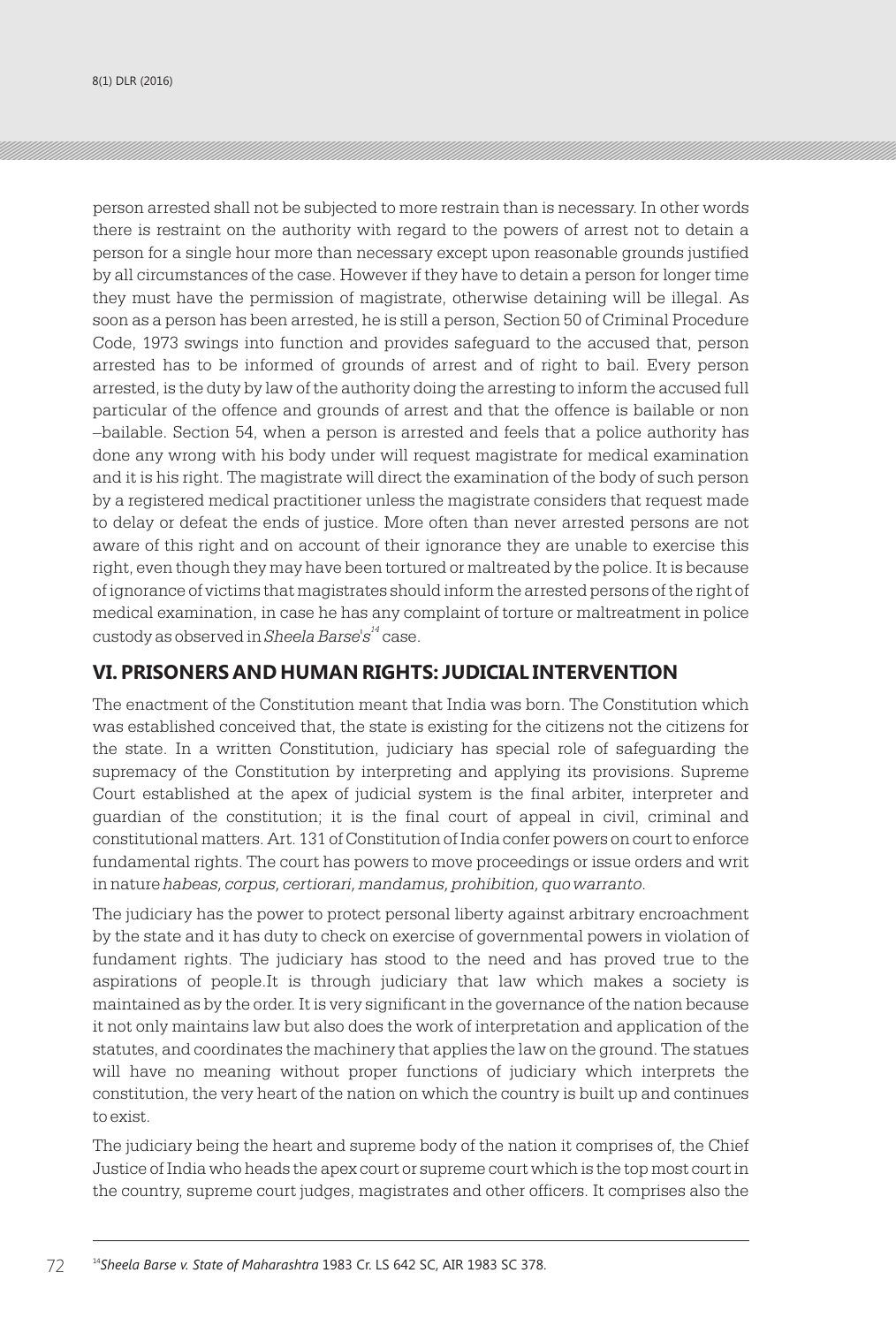

High Courts of India with chief justice, judges and high court magistrates and finally the lower courts and its magistrates. The police, para – military, army which does the work of ground application of the statues is implementation, Constitution of India as the supreme statute or holy laws of the country, Criminal Procedure Code, 1973, the Indian Panel code, 1860, Penology Act, all Acts related to consumer forums, Indian Contract Act, Indian Companies Act, 2013, Labour Laws, economic legislations Tax Laws, Railway Act and all Acts dealing with cyber laws, functions under operates under judiciary.

The Indian judicial system has played a prominent and unique role in upholding the human rights of the citizens enshrined in the Constitution. It has always shed rights to dispel the darkness of in human and brutal attacks on the dignity of the individual (women), so that every citizen of the country can congratulate the justice, magistrates and learned judges and the police because their efforts at attempting statues at their disposal.

## **Role of Judiciary Against Death in Custody**

The role of judiciary in preventing any custodial death is very much practical in all the states. The judiciary includes magistrate and judges working in courts and the entire administrative set up helping them in working out legal procedures ${}^{15}$  i.e. the police, para -military (army, air force and navy). The apex court which had read all the provisions contained in the various statutes made the following order that about every state there are allegations of custodial deaths and this allegations are now increasing infrequency, described generally in papers. In case of lock up deaths at present there does not seem any machinery to effectively deal with such allegations.

# **VI. PRISONERS AND HUMAN RIGHTS: VARIOUS ROLES OF NATIONAL HUMAN RIGHTS COMMISSION**

# **Role of National Human Rights Commission in Protecting Women in Custody**

The effectiveness of the commission depends upon the range of functions it performs, the powers, conferred upon it to accomplish them and ultimately the fate of its recommendations. This effectiveness in turn, will provide for the future growth and survival of the commission.

Besides its objectivity will make it more accountable and accessible to the public. Objectivity being the basis of the commission, any deviance could be a major shortcoming in it. On the other hand, the complex process of achieving its objectives depends upon its effect on the public through various other institutions. This will provide to the acceptance and credibility to the commission. The National Human Rights Commission came into existence with certain well-identified objectives.

<sup>15</sup> *State v. Ram Avter Chaudry* (1955), *Cr. LJ* 600, *Rajani Kanta Mehta v. State of Orissa* 1975 *Cr. LJ* 83, *Tarcem Kumar v. State* 1975 *Cr.LJ* 1303 Delhi.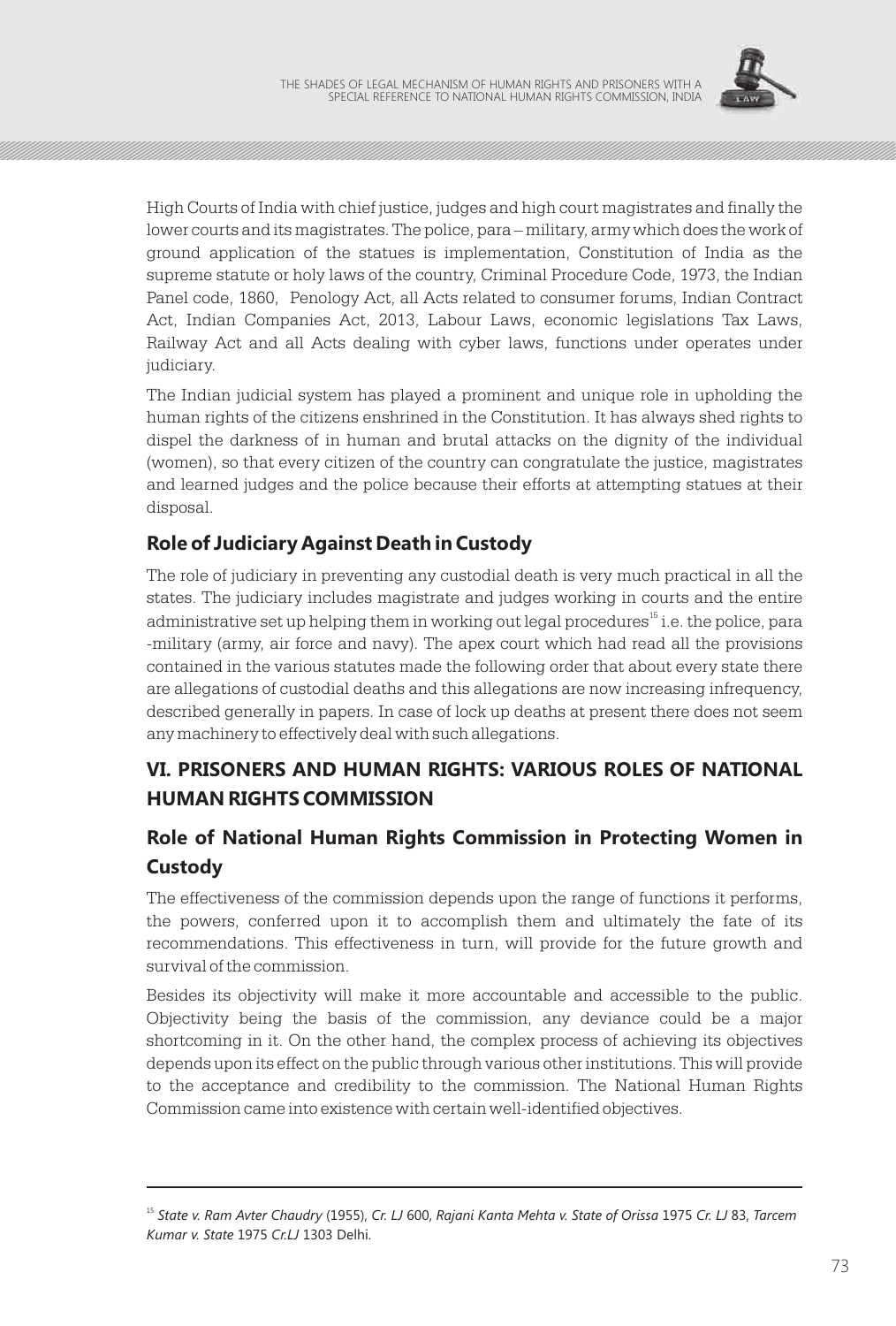### **Role of NHRC regarding Inquiry into Complaints**

Immediately after the commission was set up, it issued directives to all the state governments to ensure that incidents of custodial deaths, rape, cruel inhuman degrading punishment by police judicial or any other detaining authorities authorized to arrest and interrogate must be reported to the commission within 24 hours by the district magistrate / superintendent of police, failing which the commission will presume that there was an attempt to suppress the incidents. Following these instructions numbers of reports have been received from different states in respect of deaths which have occurred in police or judicial custody. These reports were studied by the commission and accordingly action was recommended against officers found *prima facie* guilty. One very significance development in this connection has been a higher level of awareness among authorities in the government to initiate action against officials along with reports to the commission on incidents of custodial deaths.

Over the past few years of its existence the NHRC has received many complaints and in most of them action had already been taken or initiated. These complaints covered almost all the aspects of violations of human rights including custodial deaths, rape, torture, child Labour and bonded labour, disappearance, dowry deaths, indignity to women, the rights of the disadvantaged sections of society especially of scheduled castes and scheduled tribes, special problems of minority communities.

However, in the following cases is a clear example where the police. Judiciary, or other detaining authorities have committed atrocities and observations recommendations were communicated to the government and the government has acted as per the order of the commission.

Commenting on Amnesty International's concern that the criminal justice system in Gujarat failed many victims, the Central government stated that "there exists a sound constitutional and independent and effective judicial system to safeguard the rights of people in the country.

The impartially and effectiveness of the Indian judiciary is well-known and has been appreciated the world over. The judiciary does not function in a vacuum but acts on the basis of evidence and facts before it. Therefore the comments on the Judiciary are uncalled for". Amnesty International has throughout its report appreciated the active and valuable role of the Supreme Court and statutory bodies like the NHRC in safeguarding human rights in India.

### **Role of NHRC regarding Improving Custodial Conditions**

Having seen clearly from the past incidents overcrowding i.e. insufficient accommodation, indiscriminate handling of offenders unhygienic conditions, substandard food, insufficient water supply, use of drugs and narcotic, atrocities on children and women, maltreatment of prisoners and corruption also the detenue are living a life of torture, rape, assault, teasing, harassment, cruel or inhuman degrading or punishment in custody.

Being thus empowered action of NHRC is twofold, i.e. first to study the factors responsible for over-crowding and other worsening jail conditions and steps needed to reduce the atrocities and secondly to encourage such measures as may be necessary to develop or improve the skills of inmates with a view to enabling their re-orientation and 74 provocative circumstances. In this regard the commission calls the Director Generals of 75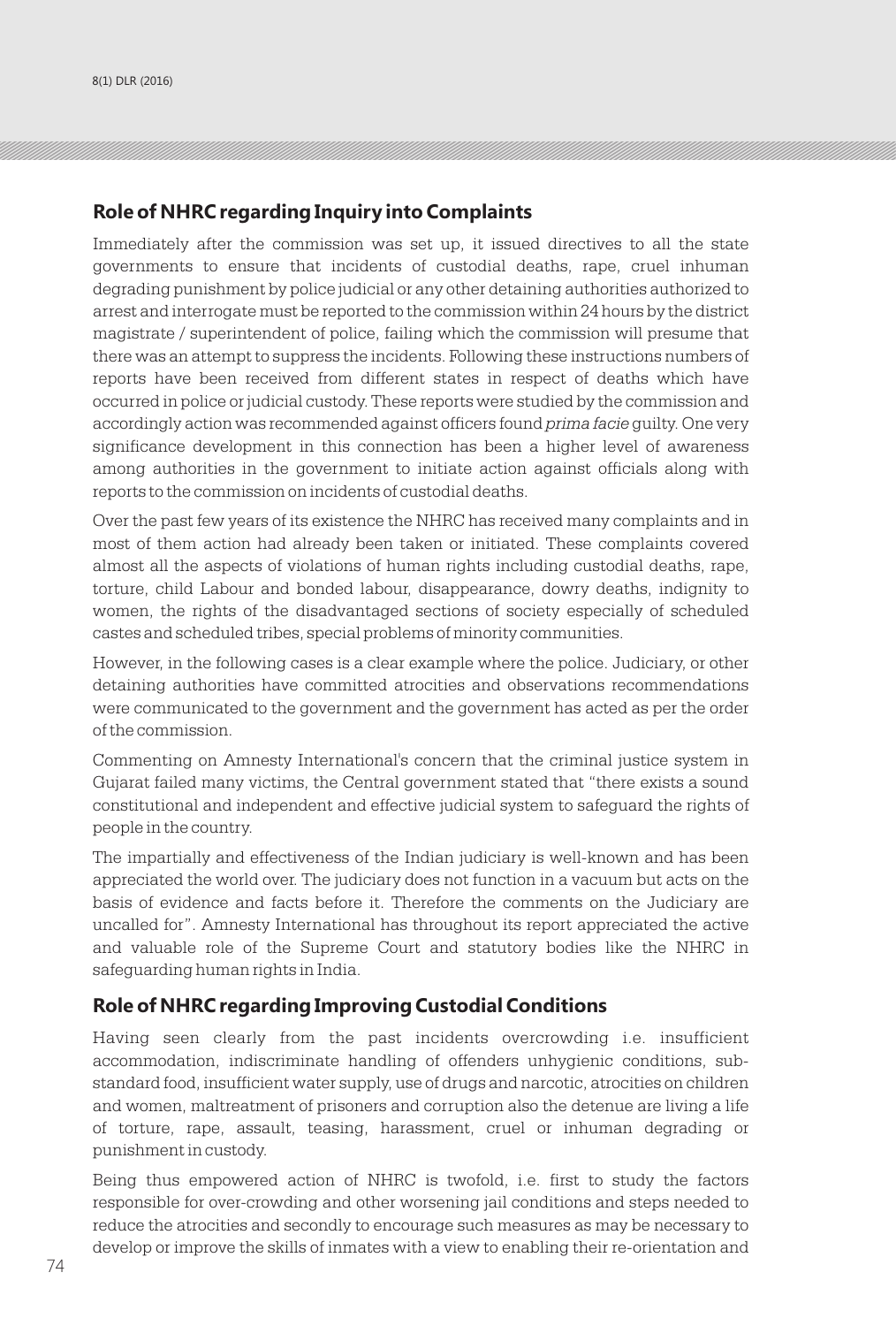

tofacilitate their reintegration into society upon release from jail. The members of the commission visited jails and studied conditions in them and the jail manuals and discuss them with officials like Inspector General of Prisons and they noted the number of prisoners, the capacity required and capacity the concerned jails had and noted down.

# **Reviewing Dimensions of Existing Laws, Implementation of Treaties, and other International Instruments on Human Rights Protection of People in Custody**

There has been growing concern in the country about issues pertaining to human right violations. Having referred to this and to changing social realities and emerging trends in the nature of crime and violence it has been considered one of the vital purpose of the protection of Human Rights Act, 1993 to review the existing laws and proceedings and the system of administration with a view to bringing about great efficiency and transparency.

Sub-section (d) of Section 12 has empowered the Commission to act in implementation of safeguards provided by or under the Constitution of India, Cr.P.C. 1973, IPC, 1860 and other social statutes for the time being in force for the protection of human rights of people (women) in custody of police, judiciary or any other detaining authority against torture, rape, death, cruel, inhuman or degrading punishment inflicted on them, and recommend measures for remedial action whenever felt to be necessary.

Another area of study by the commission is a legislation affecting the rights of women. Thus the National Commission for women which represents NHRC (1948) has done tremendous job for them. The NHRC remains close with its sister commission on this matter with a view to examining the issues on which it can led best of support and encouragement. India submits periodic reports on implementation of the provisions of the Convention on Elimination of All Forms of Discrimination Against Women (CEDAW).

# **Protecting the Human Rights Literacy and Awareness Among Various Sections of the Society.**

Sub-section of Section 12 of the Protection of Human Rights Act. 1993 sets before the Commission the responsibility to "Spread human rights literacy among various sections of the society and promote awareness of the safeguards available for the protection of these rights through publications, the media, seminars and other available means and to create culture of human rights across the entire country and amongst all its people.

Human rights education plays a very important part as reasonable percentage of the population is illiterate and where the concept of human rights is to be understood. Human Rights Commission has set as its goal dissemination of knowledge concerning the rights embodied in the constitution, in international covenants of 1966, i.e. covenant on civil and political rights (ICCPR) as well as other human rights instruments adopted under the United Nations. For awareness creation and literacy the commission, meets and solicits support of all political parties both national and regional. Then they hold meetings with chief ministers of various states. To sensitize heir civil servants, they hold dialogues with the Human Resource Development Ministry (NCERT) and competent educational authorities at the state level. Learning to respect human rights is very important for police, military and para - military forces despite the fact that they face provocative circumstances. In this regard the commission calls the Director Generals of 75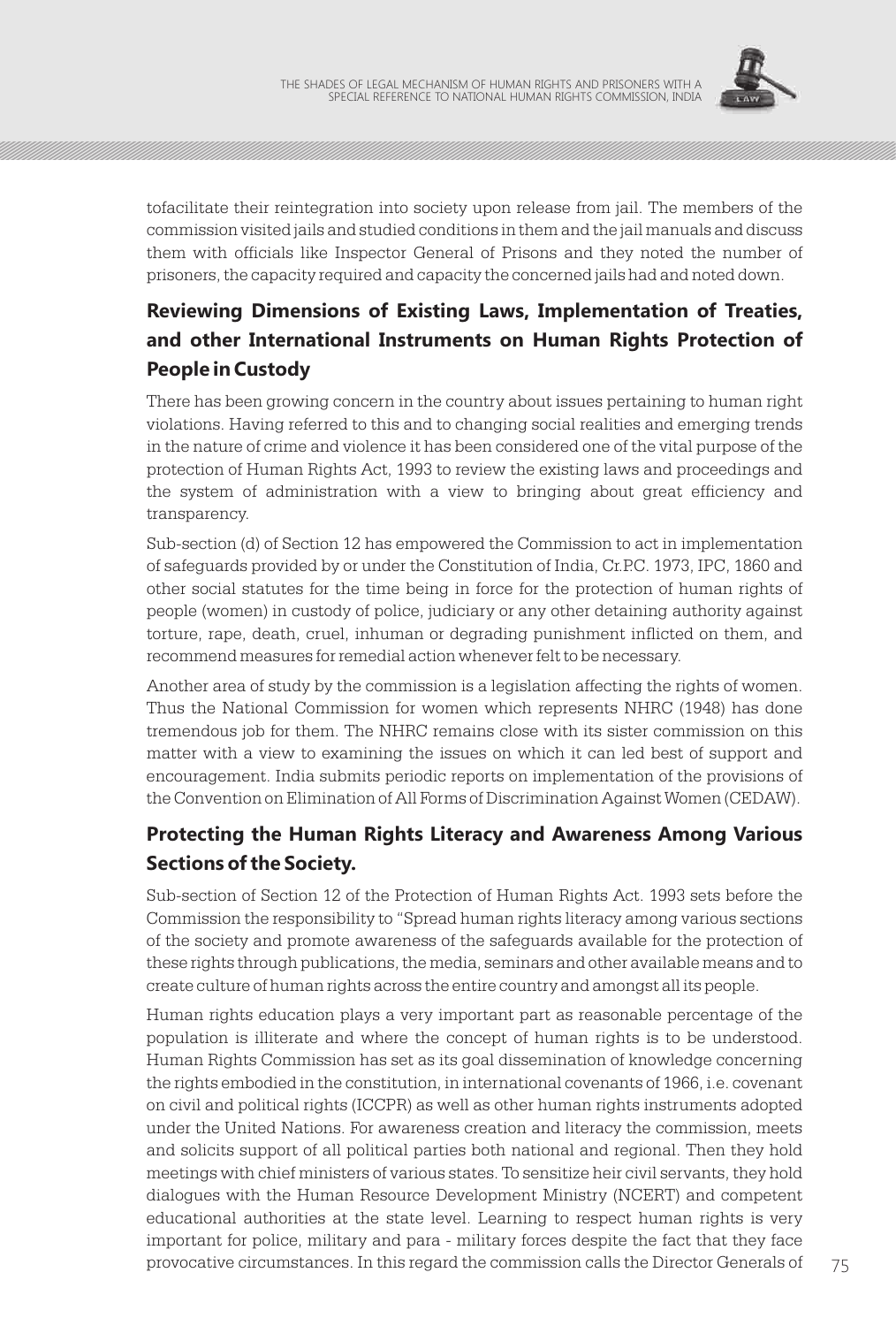Police of various districts to prepare model training syllabi for all levels of police force. The members of the commission visit all police training institutes in various districts as well as the police academy to see the type of training being imparted.

The commission has sharpened to propagate its massage through the media and one such type is TV advertisement taking up causes of human rights.

## **Role Regarding Undertaking Promoting Research on Human Rights in Custody**

Commission is interested, among other things with the statutory responsibilities to undertake and promote research in the field of human rights violation of people in custody. As research is one of the most important functions of the NHRC its chairperson desires to allot budget and specific amount from the ministry of home affairs and ministry of finance to organize research on and socio-legal aspects concerning women's rights. Accordingly, the commission is undertaking research studies in the following  $area<sub>c</sub>$ 

- (a) Research on elimination of all forms of discrimination against women.
- (b) Improving jail conditions and rehabilitation of women after the sentence.
- (c) Research on elimination of all types of cruelty, (Rape, torture, teasing, harassment) inhuman degrading / punishment directed to women prisoners.
- (d) Abolition of women trafficking for prostitution
- (e) Prevention of female infanticides and foeticide.
- (f) Terrorism and violation of human rights of women in Jammu.
- (g) The problem of the aged women.

The aforesaid role of the NHRC on the normative plane cannot adequately express the overall assessment of the commission. Hence it is imperative here to analyse the efficiency/effectiveness of the commission towards achieving its goal side by side to make it to be more independent, accessible and accountable to the public.

#### **VII. PRISONERS AND HUMAN RIGHTS: ISSUES**

#### **Curbing the Menace of Hand-cuffing**

Before the formulation of the Indian Constitution which later became the supreme article carrying the law of the land, United Nations had already established reaffirmed their faith in fundamental human rights in the dignity and worth of human persons and in the equal right of men and women to promote social progress and better standards of life in larger freedom in 1948. The very important fundamental human rights established in the United Nations covenants against handcuffing were: - Art. (1) which included that all humans are born free and are equal indignity and rights hence no human being should punish another by handcuffing him/her. Art. 3 also came down heavily against hand cuffing by saying that; *everyone has right to life, liberty and security as person*. Art. 5 says that *no one should be subjected to torture or cruel in human or degrading treatment or punishment like hand-cuffing*. Art. 6 says that *everyone must be*  recognized everywhere as a person before the law hence when one is handcuffed one is *reduced from a human person to an animal*. Finally, Art. 11 says that one who is charged  $76$  with penal offence has the rights to be presumed innocent until proved guilty according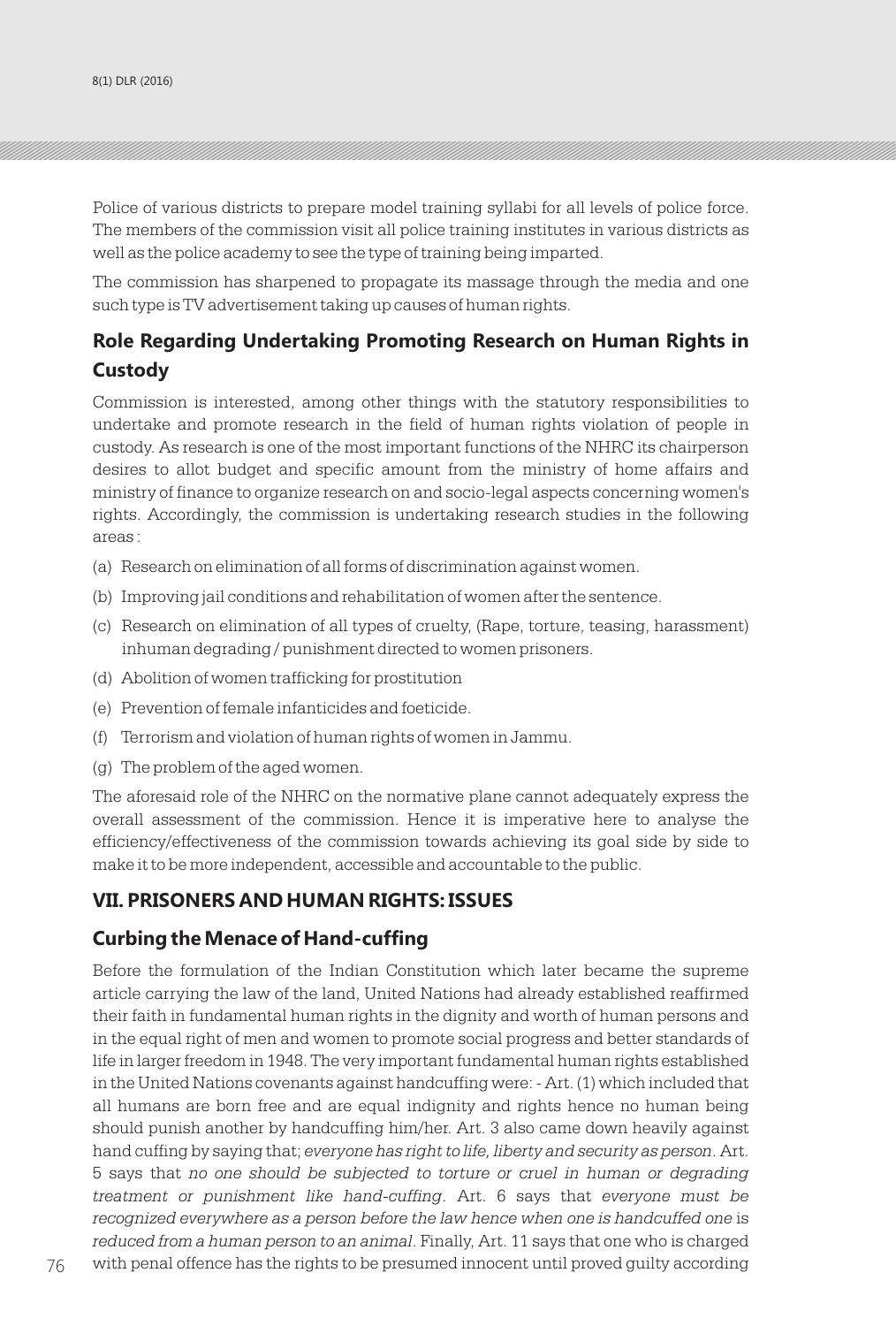

to law. All these were later incorporated in the constitutional statutes of India. They ensured safety, security and protection of human person from handcuffing while under any custody i.e. police, judiciary, $^{\text{16}}$ jail or any other detaining authority authorized by law to arrest, detain and interrogate a person for any offence.

The Court while performing its role in human rights protections of those in custody has passed landmark judgements, the best being that of *Sunil<sup>17</sup>* and *Sukla's* <sup>18</sup> case through which court has given guidelines regarding handcuffing of prisoners and the same guidelines have been incorporated in the police manuals of different states and have this become the law of the land.

The judiciary has a very important role in ensuring the safety and security of the society and the people at large. Another landmark judgement is *Khat Masdoor Chetna Singh*<sup>19</sup> passed June 4, 1998 where some workers who were agitating were rounded up and handcuffed in prisons. When they were produced before the magistrate it was held by the court to be a lapse on the part of judicial officer in the discharge of his duties as judicial officer is expected to ensure that the basic human rights of the citizens are not violated. The court also in its protection of violation of human rights decided that judicial officers should be made aware from time to time, of the law laid down by courts in India more especially in connection with the protection of basic human rights of the people and for that purpose short refresher's courses may be conducted at regular intervals so that judicial officers are made aware of the development in the field of law and if the order is followed we will have a society free from fear as the greatest thing to fear is fear itself.

### **Hammering the Issues of Wrongful Confinement**

Wrongful confinement is to detain a person without following the procedure established by law statute, and any person detained or arrested and continue to be under custody on bailable offences, person detained after completing sentence or term of detention, arrest without informing grounds of arrest, arrest without producing arrested person before the magistrate within 24 hours of arrest, arrest without informing relatives or friends of the accused and refusing him / her representation by counsel of own choice, arresting women without the presence of women police constable and male family member and finally arresting women after sunset and before sunrise and putting them under the security of police constable. All these are summed up to be wrongful confinements which are *ultra-vires* to the law of the land.

### **Societal Dimension of a Woman after Sentence**

After the sentence a women is released from the jail. The problems like discrimination are waiting for her, so much so that a free victim starts thinking that in jail life was good. Some of the problems which normally are faced are social cultural problems, like not being accepted back in the society as a part of it and if again not accepted by parents

<sup>&</sup>lt;sup>16</sup>Arts. 1,3,5,6,11 of Universal Declaration of Human Rights, 1948.

<sup>17</sup>*Sunil Batra (ii) v. Delhi Administration* 1980 3 S.C.C. 488.

<sup>18</sup> *Mrs. Veena Sethi v. State of Bihar and others*, AIR 1983 S.C.C. 339, *Prem Shankar Shukla v. Delhi Administration* 1980 Cr. LJ 930, *Kishore Singh v. State of Rajasthan* AIR 1981 SC 625.

<sup>&</sup>lt;sup>19</sup> Khedat Masdoor Chetna Singh v. State of Madhya Pradesh JT 1994 6 SC 60. *77*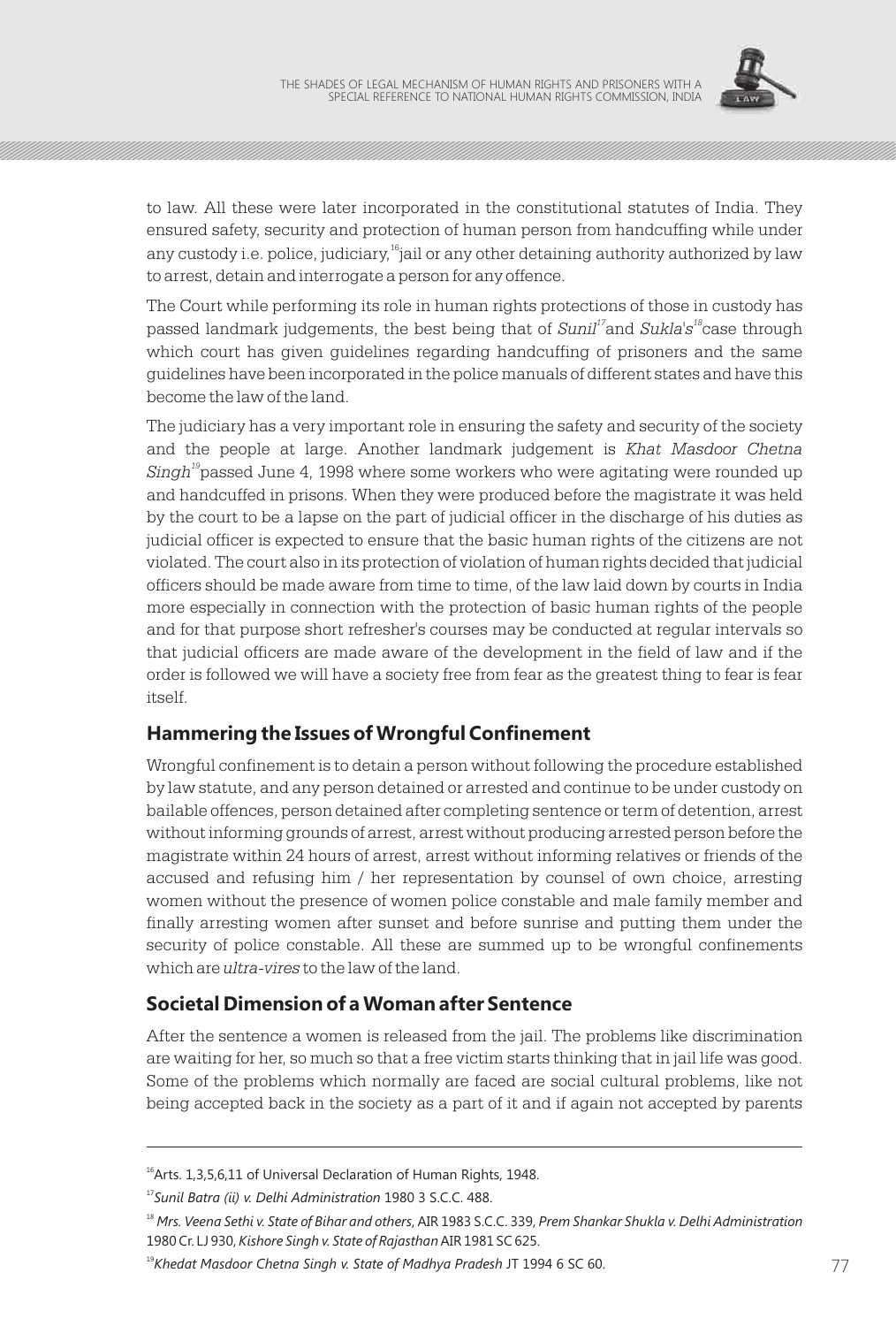$8(1)$  DLR (2016) The SHADES OF LEGAL MECHANISM OF LEGAL MECHANISM OF LEGAL MECHANISM OF HUMAN RIGHTS AND PRISONERS WITH A SHADES WITH A SHADES OF LEGAL MECHANISM OF LEGAL MECHANISM OF LEGAL MECHANISM OF LEGAL MECHANISM O

automatically, a women becomes street prostitute. So before a female is released her relatives should be informed and where no relative exist or show up the released prisoner should be sent to her destination with a female escort. An appropriate assistance should be rendered to every female prisoner on release whether during or after completion of sentence. For the purpose a centre for assisting released prisoners should be set up to service a cluster of prisoners and custodial institutions on an area wise basis. Even without the centre the prison authorities should take necessary steps to arrange the rehabilitation of the released prisoners either through the family relief or voluntary organizations.

Released prisoners aid societies should operate in every district to provide a single – window assistance towards rehabilitation and mainstreaming of the released women prisoners. Aftercare and short – stay homes for women prisoners neglected by the husbands, family members and society should be established in every state to serve those prisoners who are homeless or rejected by their families. Women released from jail may be rejected because of many reasons, following the traditional belief in the society that will never deter the government judiciary, care homes, committee for jails reforms, NGO's, social organizations and even international bodies to reject, ignore or neglect and abandon an already reformed clean citizen of the land. It is certain that she will be able to survive on the expertise she has. The preamble to the constitution of India promises "to secure to all its citizens justice – social, economic and political liberty – of thought, expression belief, faith and worship equality of status and of opportunity, and promote among them all, fraternity assuring the dignity of the individual and the unity of the state upto here positive right areguaranteed in the statutes in the form of the constitution. In my opinion now work has been made easier for the judicial system for released women's rehabilitation as its work is only to interpret the statutes and define this verses to the government and tell the government that it is duty bound by the constitution to rehabilitate the released women.

Family members or relatives are also duty bound to show up to receive their newly released relative from jail and observe the same person as a part and of a very important member in the family. Being in custody or in jail does not detach the person from the family. She is still a human being and has been reformed to be observed by the parents, husband if married, children and finally society. If she is not so observed as the case may be then the NGOs have a very big role to play. It is their duty to try and convince the family members by any language and any means to welcome the released person. Still if is not possible they will try to rehabilitate her socially and economically by taking her into any care homes till the society changes its minds to take her back.

### **VIII. CONCLUSION**

It may be noted that Indian Judiciary must continue to play its constructive and active role in prison justice, A review of the decisions of the Indian Judiciary regarding the protection of Human Rights indicates that the judiciary has been playing a role of saviour in situations where the executive and legislature have failed to address the